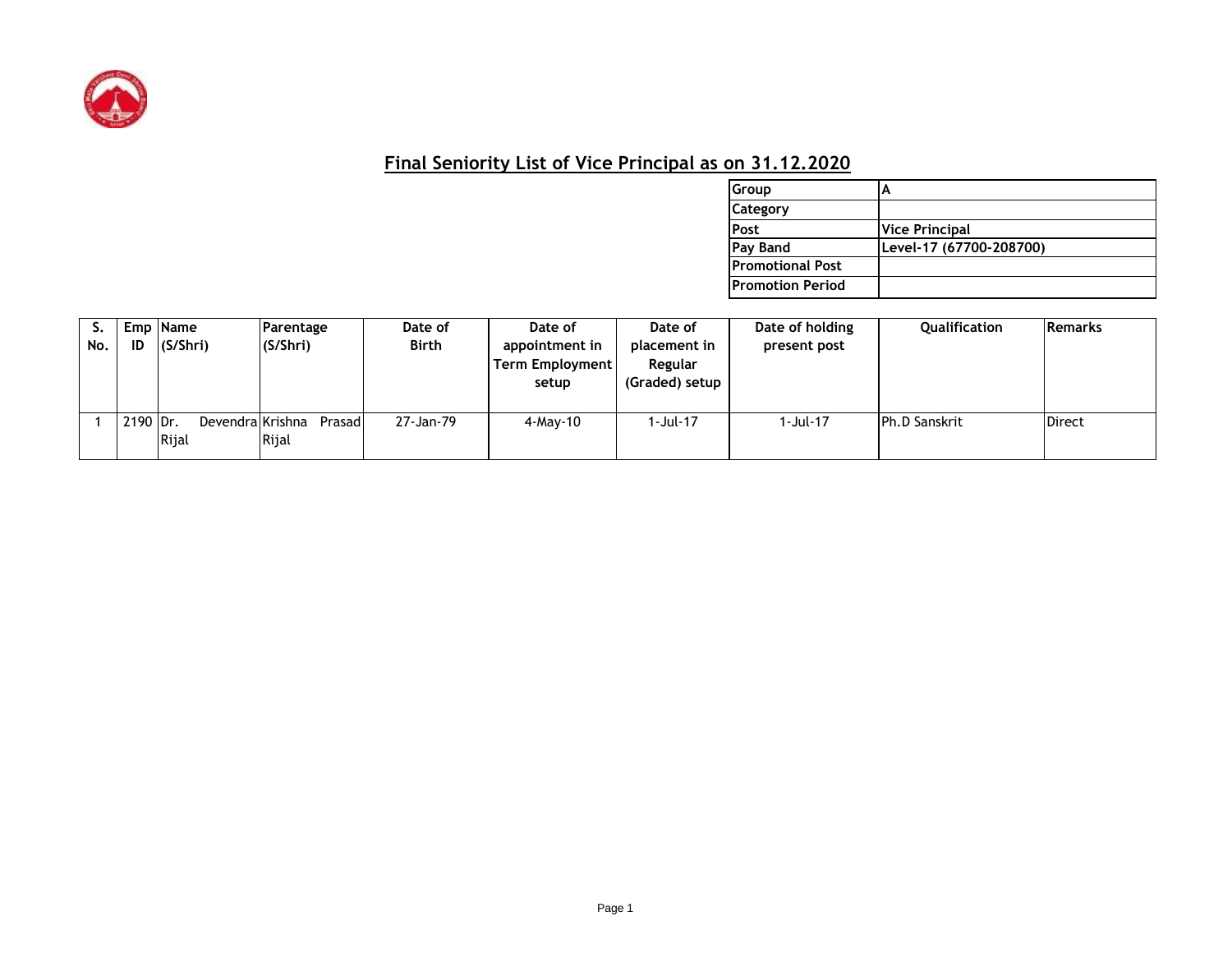

## **Final Seniority List of Acharya TGT as on 31.12.2020**

| Group                   | В                       |
|-------------------------|-------------------------|
| <b>Category</b>         |                         |
| Post                    | Acharya TGT             |
| Pay Band                | Level-12 (44900-142400) |
| <b>Promotional Post</b> |                         |
| <b>Promotion Period</b> |                         |

| S.<br>No.      | ID         | Emp Name<br>(S/Shri)          | <b>Parentage</b><br>(S/Shri)          | Date of<br>Birth | Date of<br>appointment in<br><b>Term Employment</b><br>setup | Date of<br>placement in<br>Regular<br>(Graded) setup | Date of holding<br>present post | <b>Oualification</b>                  | Remarks |
|----------------|------------|-------------------------------|---------------------------------------|------------------|--------------------------------------------------------------|------------------------------------------------------|---------------------------------|---------------------------------------|---------|
|                | 2666 Dr.   | NareshlLate<br><b>ISharma</b> | Shril<br>Krishan Chand                | 31-Mar-79        | $1-Sep-15$                                                   | 1-Jul-19                                             | 1-Jul-19                        | MA (HINDI), M. Phill, B.Ed<br>l& Ph.D |         |
| $\mathfrak{p}$ |            | 2686 Satyendra                | Rameshwar<br>IPt.<br>Choudhary        | 1-Feb-75         | 27-Jan-16                                                    | $1-Jul-19$                                           | $1-Jul-19$                      | MA (Darshan), BALLB                   |         |
| 3              | 2780 Surya | Gouttam                       | Prakash Purushottam<br><b>Gouttam</b> | 30-Nov-86        | 11-Nov-16                                                    | 1-Jan-20                                             | 1-Jan-20                        | MA (JYOTISH), M.PHILL,<br>IPH.D       |         |